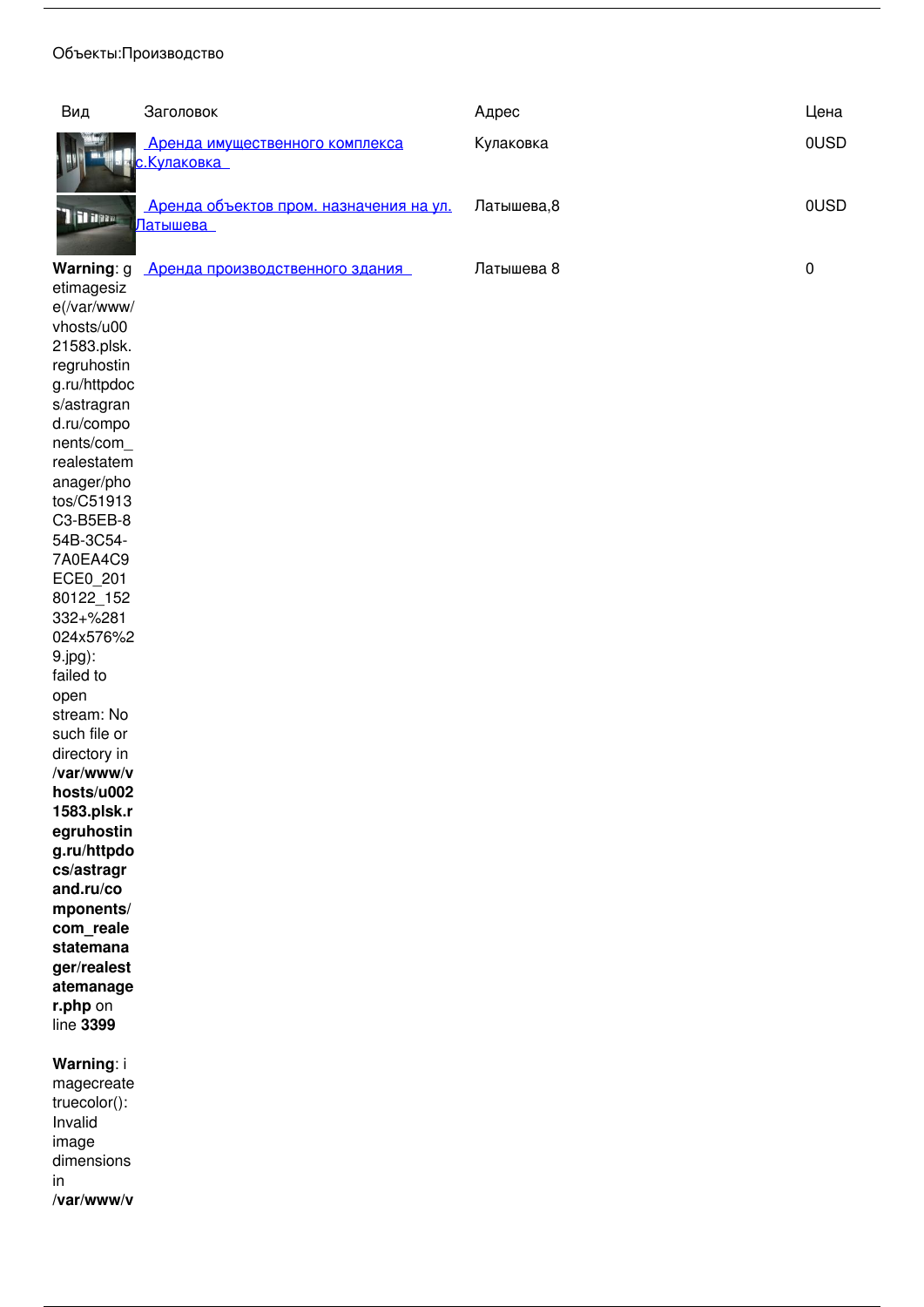**hosts/u002 1583.plsk.r egruhostin g.ru/httpdo cs/astragr and.ru/co mponents/ com\_reale statemana ger/realest atemanage r.php** *on line* **3428**

# **Warning***: i*

*magecreate fromjpeg(/v ar/www/vho sts/u00215 83.plsk.regr uhosting.ru/ httpdocs/as tragrand.ru/ component s/com\_real estatemana ger/photos/ C51913C3- B5EB-854B -3C54-7A0 EA4C9ECE 0\_2018012 2\_152332+ %281024x5 76%29.jpg) : failed to open stream: No such file or directory in*  **/var/www/v hosts/u002 1583.plsk.r egruhostin g.ru/httpdo cs/astragr and.ru/co mponents/ com\_reale statemana ger/realest atemanage r.php** *on line* **3437**

# **Warning***: i*

*magecopyr esampled() expects parameter*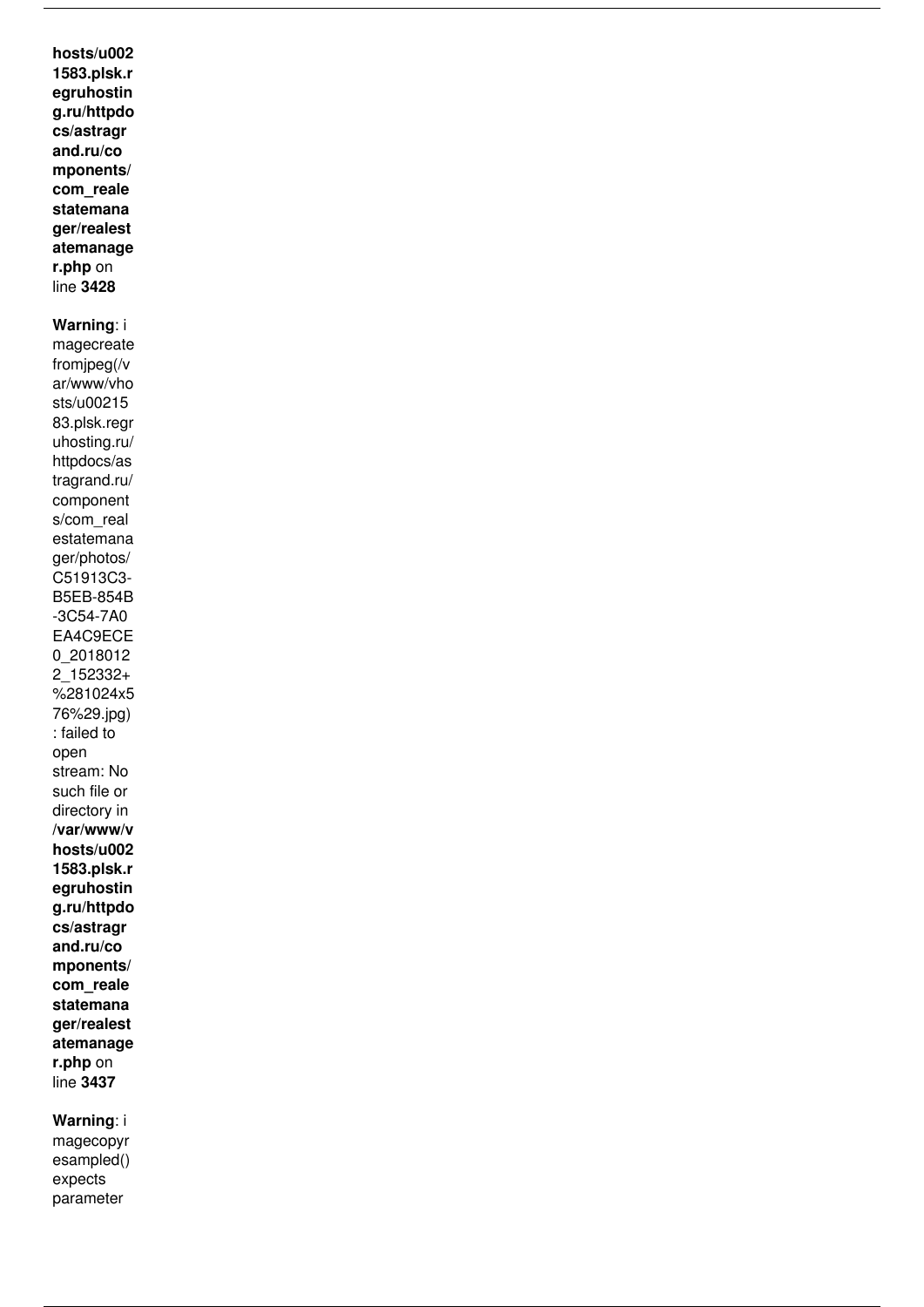*1 to be resource, boolean given in*  **/var/www/v hosts/u002 1583.plsk.r egruhostin g.ru/httpdo cs/astragr and.ru/co mponents/ com\_reale statemana ger/realest atemanage r.php** *on line* **3438**

### **Warning***:*

*imagejpeg() expects parameter 1 to be resource, boolean given in*  **/var/www/v hosts/u002 1583.plsk.r egruhostin g.ru/httpdo cs/astragr and.ru/co mponents/ com\_reale statemana ger/realest atemanage r.php** *on line* **3439**



 *[Аренда, продажа объектов по ул.Латышева](http://www.astragrand.ru/index.php/component/realestatemanager/368/view/24/arenda-prodazha-ob-ektov-po-ul-latysheva?catid=5&Itemid=368) ул. Латышева, д.8 0USD 1193*

**Warning***: g [Предлагаем снять в аренду](http://www.astragrand.ru/index.php/component/realestatemanager/368/view/97/predlagaem-snyat-v-arendu-proizvodstvenno-skladskie-pomeshcheniya?catid=5&Itemid=368)*

 *Латышева 8 0 713*

*etimagesiz [производственно-складские помещения](http://www.astragrand.ru/index.php/component/realestatemanager/368/view/97/predlagaem-snyat-v-arendu-proizvodstvenno-skladskie-pomeshcheniya?catid=5&Itemid=368)  e(/var/www/ vhosts/u00 21583.plsk. regruhostin g.ru/httpdoc s/astragran d.ru/compo nents/com\_ realestatem anager/pho tos/022404*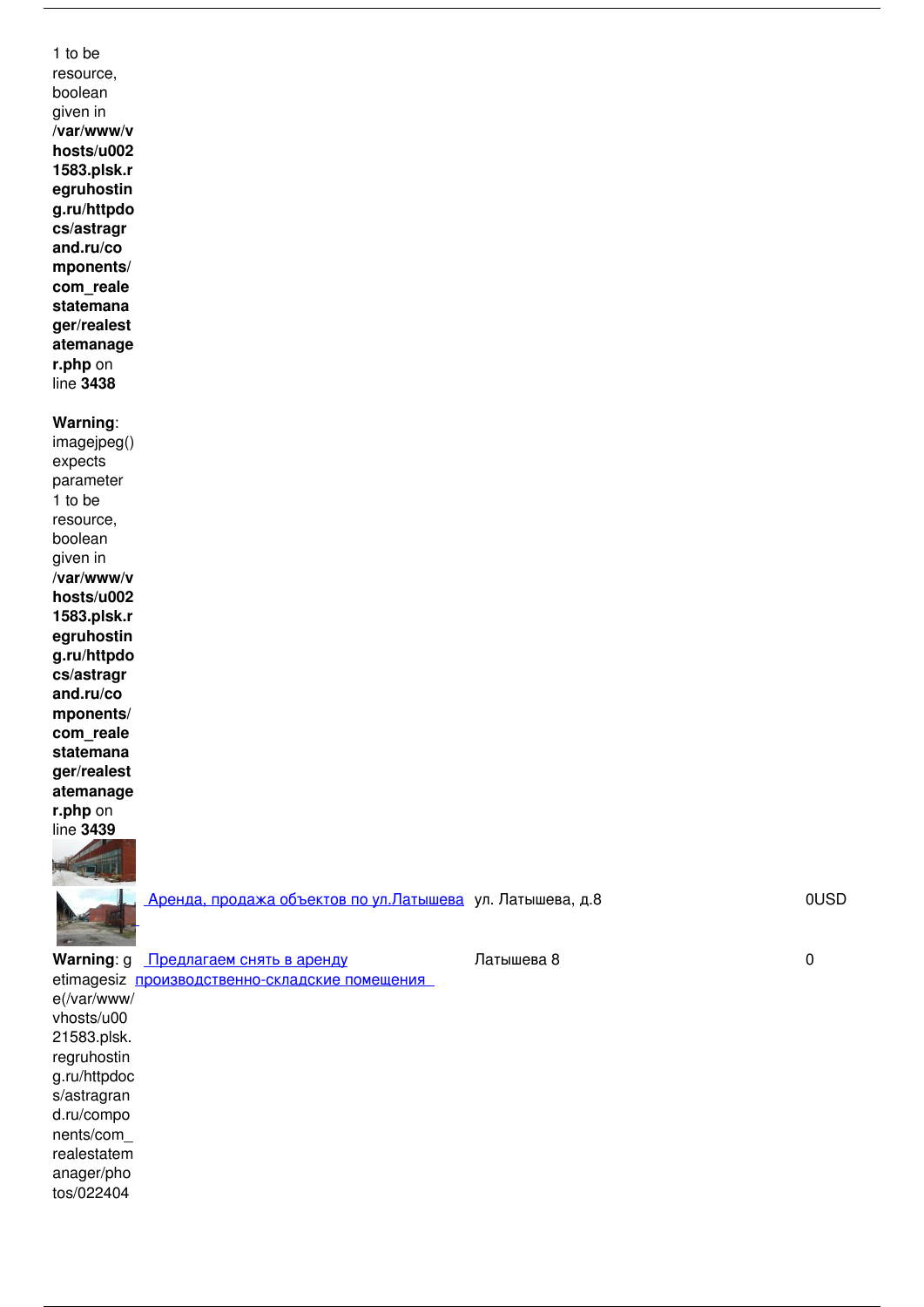*BA-9AF2-2 40A-E7D3- 8DE19528 FA32\_2018 0122\_1436 46+%2810 24x576%29 .jpg): failed to open stream: No such file or directory in*  **/var/www/v hosts/u002 1583.plsk.r egruhostin g.ru/httpdo cs/astragr and.ru/co mponents/ com\_reale statemana ger/realest atemanage r.php** *on line* **3399 Warning***: i magecreate truecolor(): Invalid image dimensions in* **/var/www/v hosts/u002**

**1583.plsk.r egruhostin g.ru/httpdo cs/astragr and.ru/co mponents/ com\_reale statemana ger/realest atemanage r.php** *on line* **3428**

## **Warning***: i*

*magecreate fromjpeg(/v ar/www/vho sts/u00215 83.plsk.regr uhosting.ru/ httpdocs/as tragrand.ru/ component s/com\_real*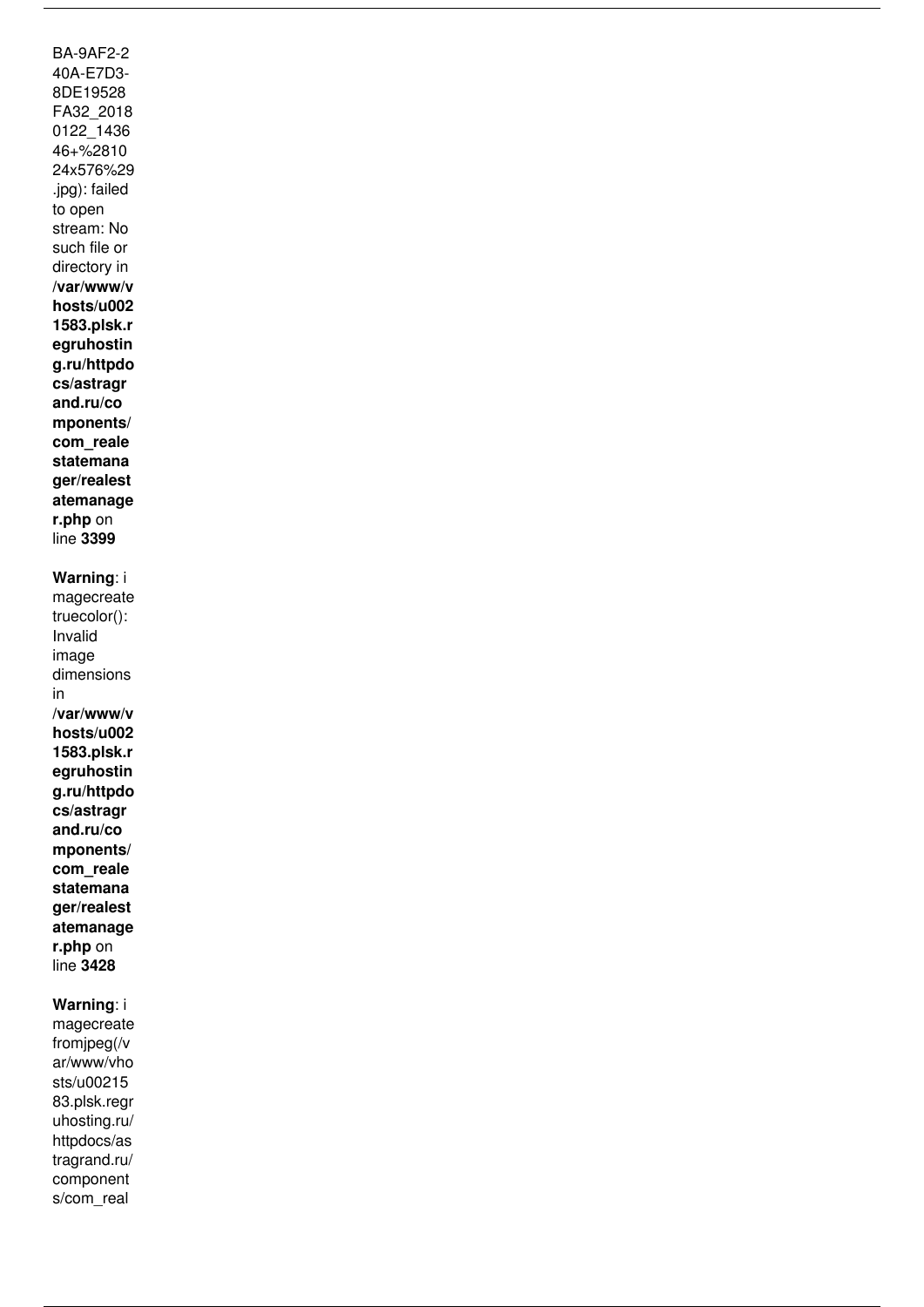*estatemana ger/photos/ 022404BA-9AF2-240A -E7D3-8DE 19528FA32 \_20180122 \_143646+ %281024x5 76%29.jpg) : failed to open stream: No such file or directory in*  **/var/www/v hosts/u002 1583.plsk.r egruhostin g.ru/httpdo cs/astragr and.ru/co mponents/ com\_reale statemana ger/realest atemanage r.php** *on line* **3437 Warning***: i magecopyr esampled() expects*

*parameter 1 to be resource, boolean given in*  **/var/www/v hosts/u002 1583.plsk.r egruhostin g.ru/httpdo cs/astragr and.ru/co mponents/ com\_reale statemana ger/realest atemanage r.php** *on line* **3438**

## **Warning***:*

*imagejpeg() expects parameter 1 to be resource,*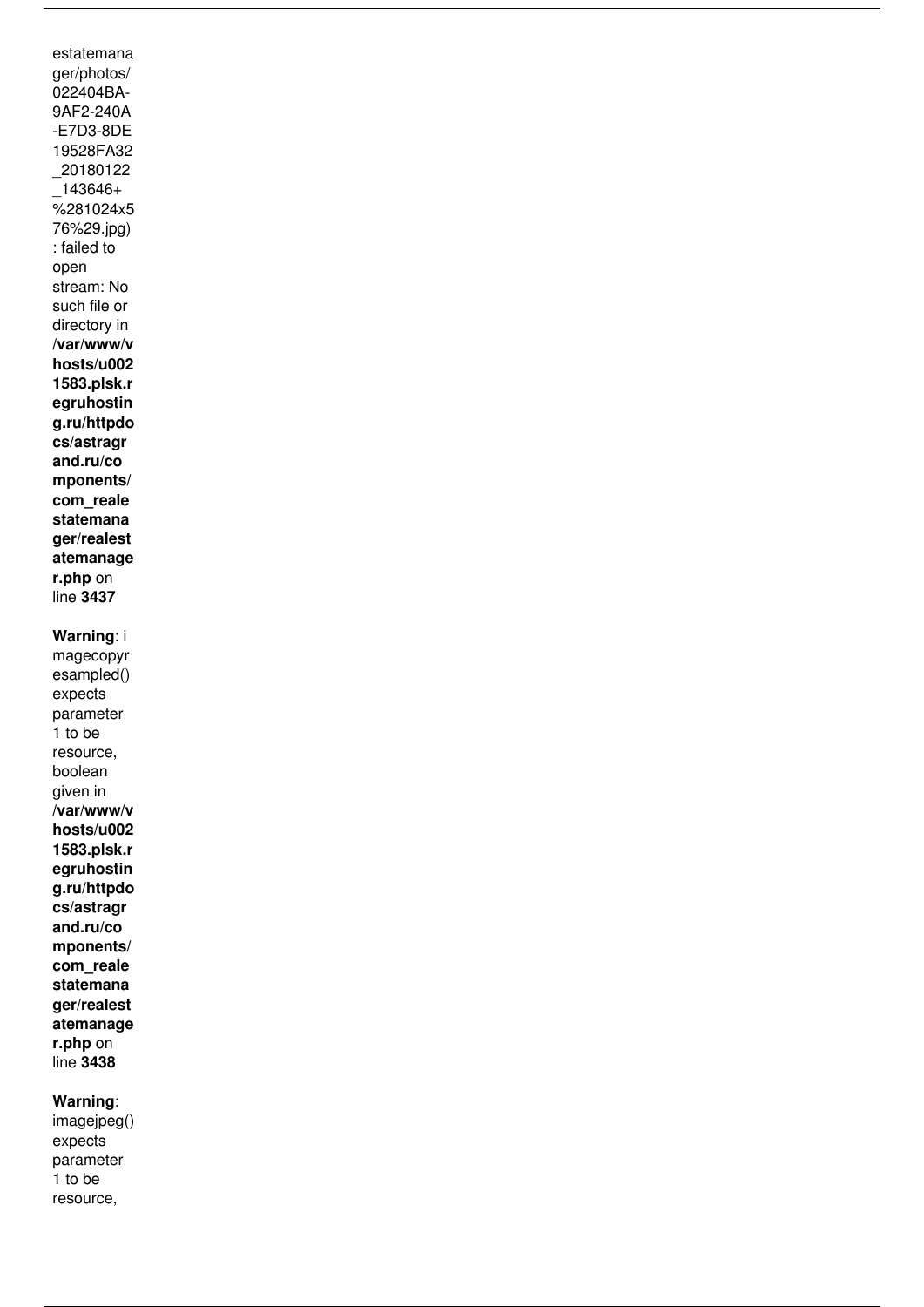| boolean                                   |             |           |
|-------------------------------------------|-------------|-----------|
| given in                                  |             |           |
| /var/www/v                                |             |           |
| hosts/u002                                |             |           |
| 1583.plsk.r                               |             |           |
|                                           |             |           |
| egruhostin                                |             |           |
| g.ru/httpdo                               |             |           |
| cs/astragr                                |             |           |
| and.ru/co                                 |             |           |
| mponents/                                 |             |           |
| com_reale                                 |             |           |
| statemana                                 |             |           |
| ger/realest                               |             |           |
| atemanage                                 |             |           |
| r.php on                                  |             |           |
| line 3439                                 |             |           |
|                                           |             |           |
|                                           |             |           |
|                                           |             |           |
| Предлагаем снять в аренду                 | Латышева, 8 | $\pmb{0}$ |
|                                           |             |           |
| производственно-складские помещения       |             |           |
| расположенные по адресу: г.Астрахань, ул. |             |           |
| Латышева, д. 8.                           |             |           |
| Warning: g<br>Предлагаем снять в аренду   | Латышева 8  | $\pmb{0}$ |
| etimagesiz производственные помещения.    |             |           |
| e(/var/www/                               |             |           |
| vhosts/u00                                |             |           |
| 21583.plsk.                               |             |           |
| regruhostin                               |             |           |
| g.ru/httpdoc                              |             |           |
| s/astragran                               |             |           |
|                                           |             |           |
| d.ru/compo                                |             |           |
| nents/com_                                |             |           |
| realestatem                               |             |           |
| anager/pho                                |             |           |
| tos/C77E3                                 |             |           |
| D6F-1B2D-                                 |             |           |
| A4A0-5B79                                 |             |           |
| -EE3F666F                                 |             |           |
| 3F46_2018                                 |             |           |
| 0122_1536                                 |             |           |
| 29+%2810                                  |             |           |
| 24x576%29                                 |             |           |
| .jpg): failed                             |             |           |
| to open                                   |             |           |
| stream: No                                |             |           |
|                                           |             |           |
| such file or                              |             |           |
| directory in                              |             |           |
| /var/www/v                                |             |           |
| hosts/u002                                |             |           |
| 1583.plsk.r                               |             |           |
| egruhostin                                |             |           |
| g.ru/httpdo                               |             |           |
| cs/astragr                                |             |           |
| and.ru/co                                 |             |           |
| mponents/                                 |             |           |
| com_reale                                 |             |           |
| statemana                                 |             |           |
| ger/realest                               |             |           |
| atemanage                                 |             |           |
|                                           |             |           |
|                                           |             |           |
|                                           |             |           |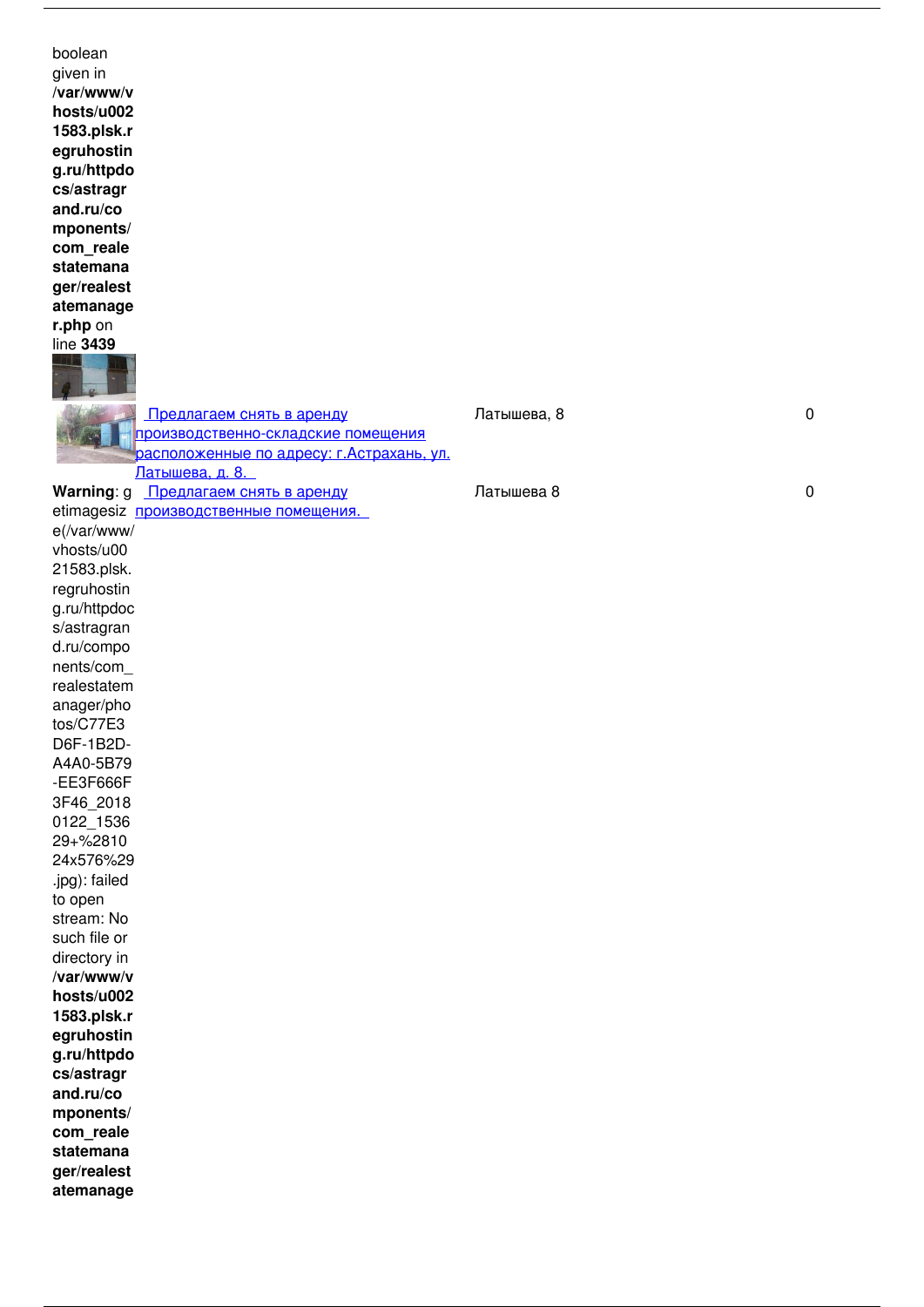### **r.php** *on line* **3399**

**Warning***: i magecreate truecolor(): Invalid image dimensions in* **/var/www/v hosts/u002 1583.plsk.r egruhostin g.ru/httpdo cs/astragr and.ru/co mponents/ com\_reale statemana ger/realest atemanage r.php** *on line* **3428**

# **Warning***: i*

*magecreate fromjpeg(/v ar/www/vho sts/u00215 83.plsk.regr uhosting.ru/ httpdocs/as tragrand.ru/ component s/com\_real estatemana ger/photos/ C77E3D6F-1B2D-A4A0 -5B79-EE3 F666F3F46 \_20180122 \_153629+ %281024x5 76%29.jpg) : failed to open stream: No such file or directory in*  **/var/www/v hosts/u002 1583.plsk.r egruhostin g.ru/httpdo cs/astragr and.ru/co mponents/ com\_reale**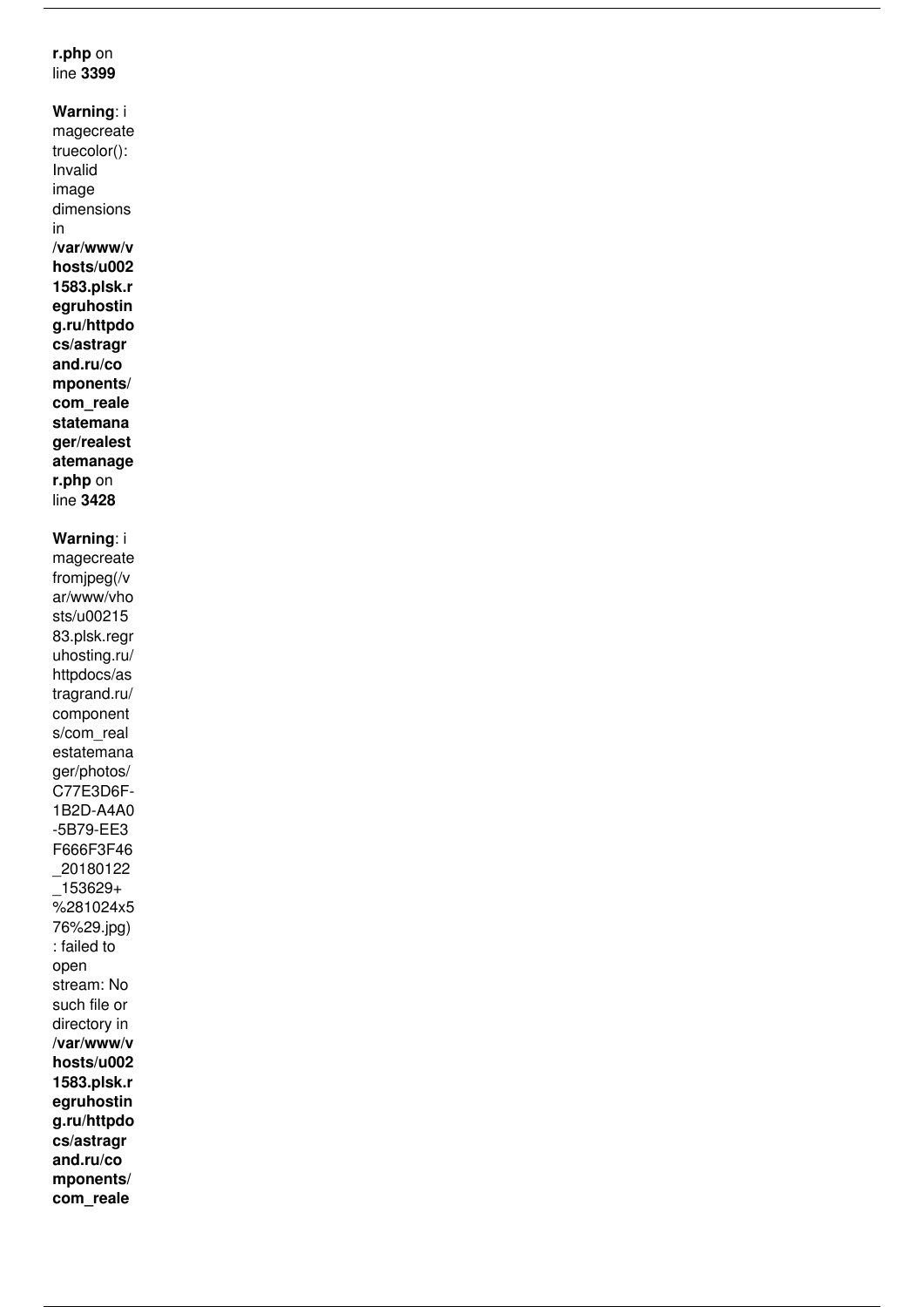### **statemana ger/realest atemanage r.php** *on line* **3437**

# **Warning***: i*

*magecopyr esampled() expects parameter 1 to be resource, boolean given in*  **/var/www/v hosts/u002 1583.plsk.r egruhostin g.ru/httpdo cs/astragr and.ru/co mponents/ com\_reale statemana ger/realest atemanage r.php** *on line* **3438**

#### **Warning***:*

*imagejpeg() expects parameter 1 to be resource, boolean given in*  **/var/www/v hosts/u002 1583.plsk.r egruhostin g.ru/httpdo cs/astragr and.ru/co mponents/ com\_reale statemana ger/realest atemanage r.php** *on line* **3439**

 *[Продается производственная база в](http://www.astragrand.ru/index.php/component/realestatemanager/368/view/30/prodaetsya-proizvodstvennaya-baza-v-kirovskom-rajone?catid=5&Itemid=368) [Кировском районе](http://www.astragrand.ru/index.php/component/realestatemanager/368/view/30/prodaetsya-proizvodstvennaya-baza-v-kirovskom-rajone?catid=5&Itemid=368)* 

 *Орехово-Зуевская 0USD 1091*

 *[Продажа имущественного комплекса в](http://www.astragrand.ru/index.php/component/realestatemanager/368/view/27/prodazha-imushchestvennogo-kompleksa-v-privolzhskom-rajone-s-kulakovo?catid=5&Itemid=368) [Приволжском районе с.Кулаково](http://www.astragrand.ru/index.php/component/realestatemanager/368/view/27/prodazha-imushchestvennogo-kompleksa-v-privolzhskom-rajone-s-kulakovo?catid=5&Itemid=368)* 

 $K$ улаковка **1278 1278 1278 1278 1278 1278 1278 1278 1278 1278**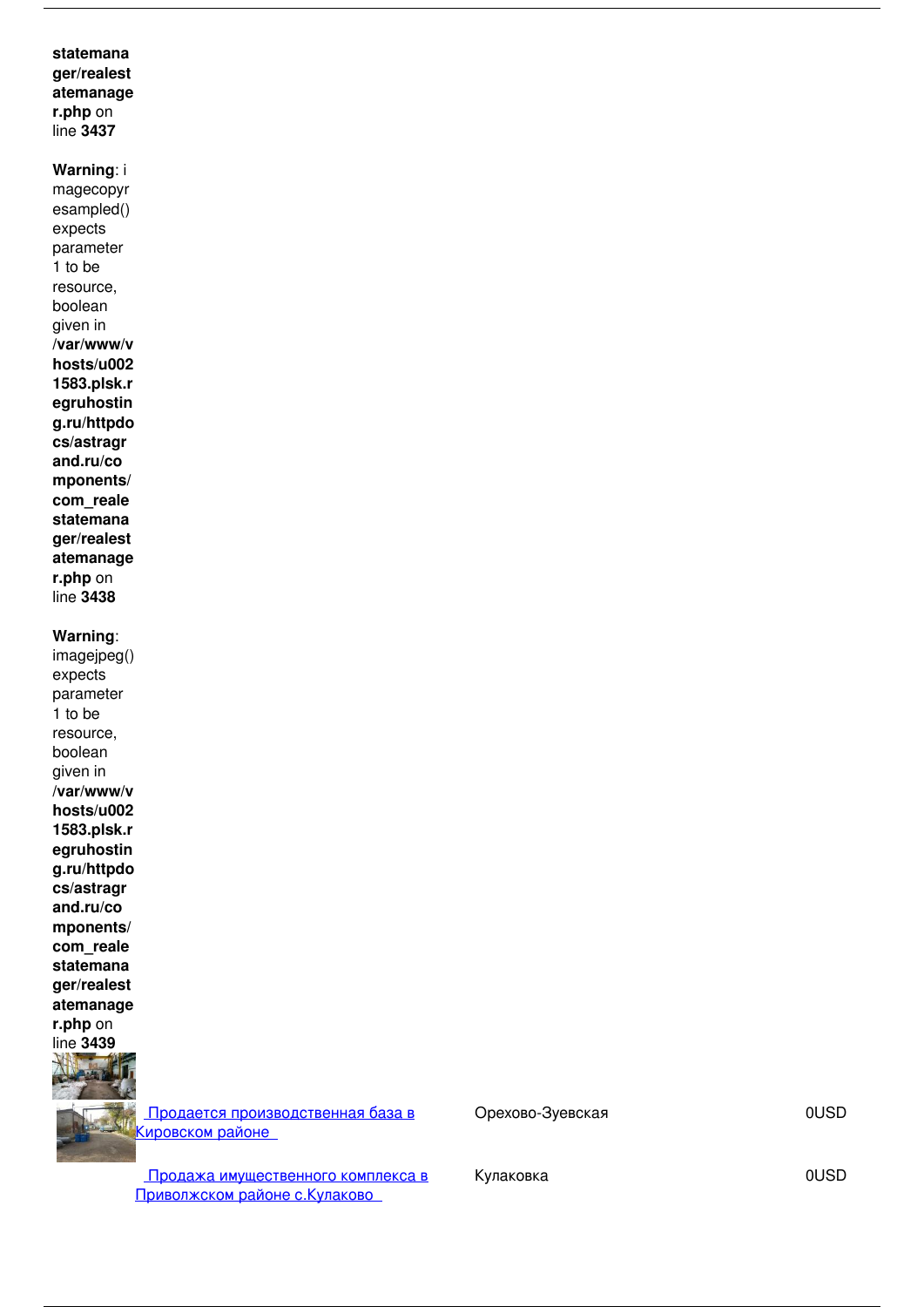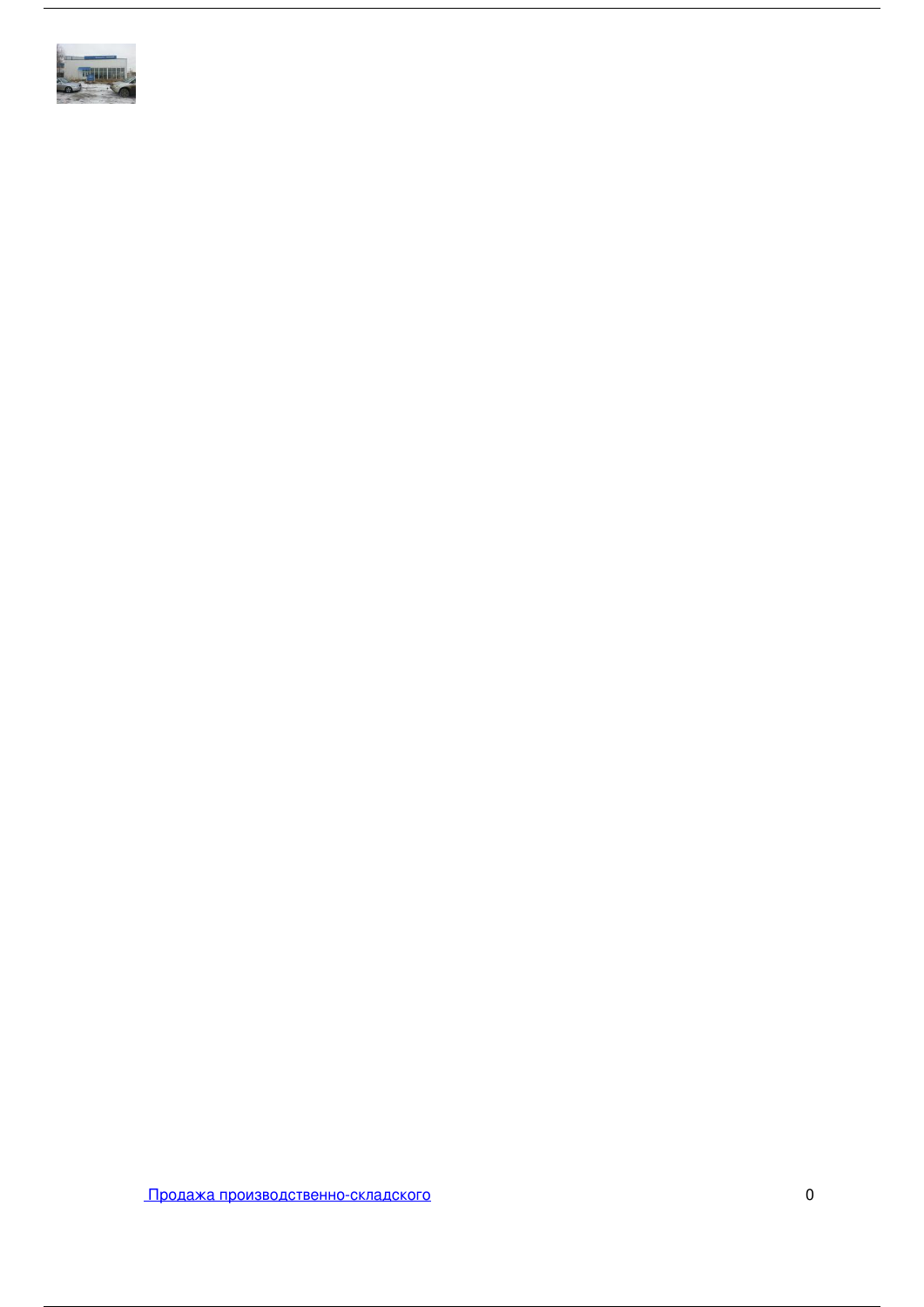

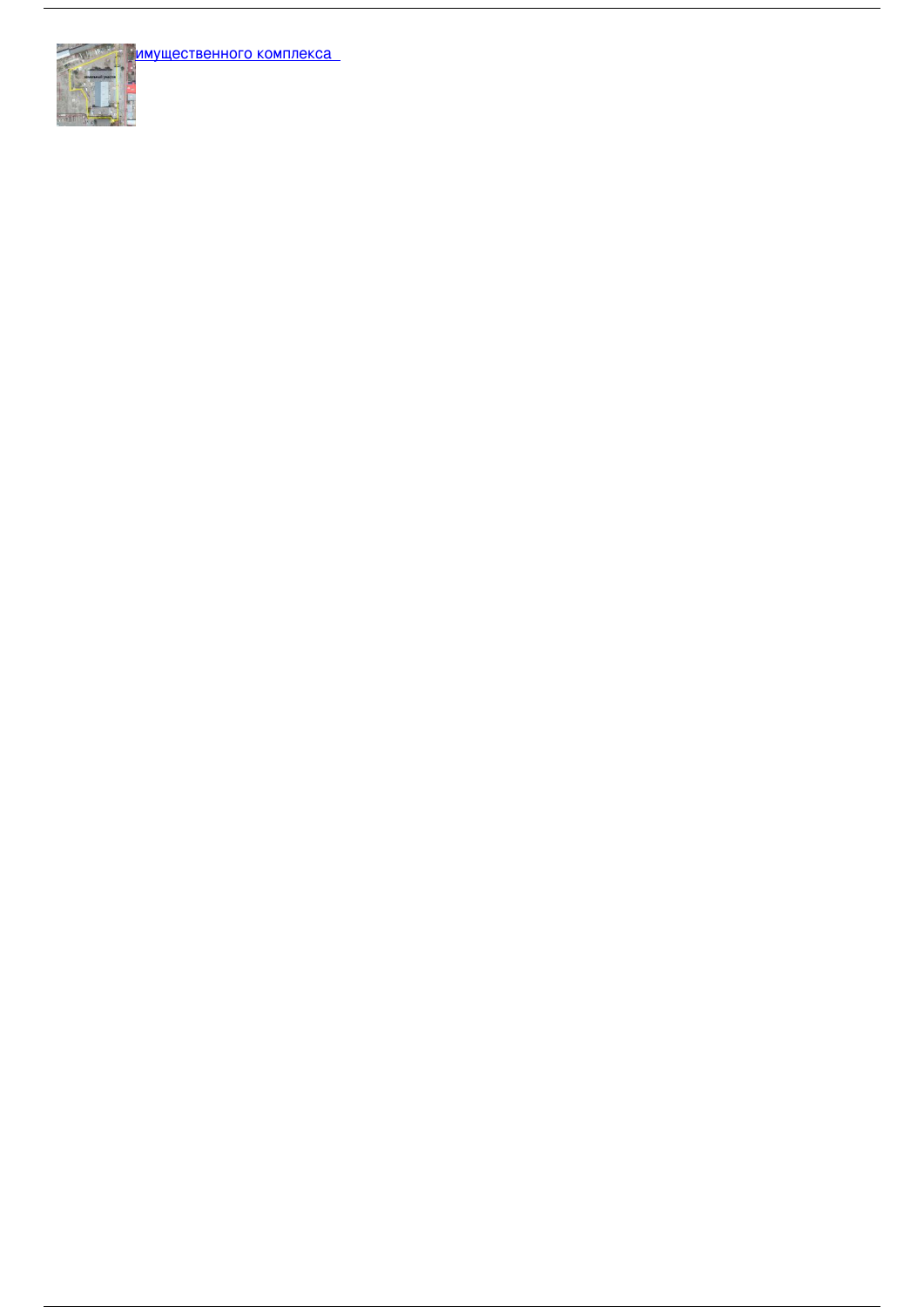#### **Warning***: g [Продажа теплого склада 1820 кв.м.](http://www.astragrand.ru/index.php/component/realestatemanager/368/view/88/prodazha-teplogo-sklada-1820-kv-m?catid=5&Itemid=368)  0 813*

*etimagesiz e(/var/www/ vhosts/u00 21583.plsk. regruhostin g.ru/httpdoc s/astragran d.ru/compo nents/com\_ realestatem anager/pho tos/D69E8 DDF-6163- D266-03B0 -512EC23A 6789\_2017 0405\_0902 07+%2880 0x450%29.j pg): failed to open stream: No such file or directory in*  **/var/www/v hosts/u002 1583.plsk.r egruhostin g.ru/httpdo cs/astragr and.ru/co mponents/ com\_reale statemana ger/realest atemanage r.php** *on line* **3399**

#### **Warning***: i*

*magecreate truecolor(): Invalid image dimensions in* **/var/www/v hosts/u002 1583.plsk.r egruhostin g.ru/httpdo cs/astragr and.ru/co mponents/ com\_reale statemana ger/realest atemanage r.php** *on*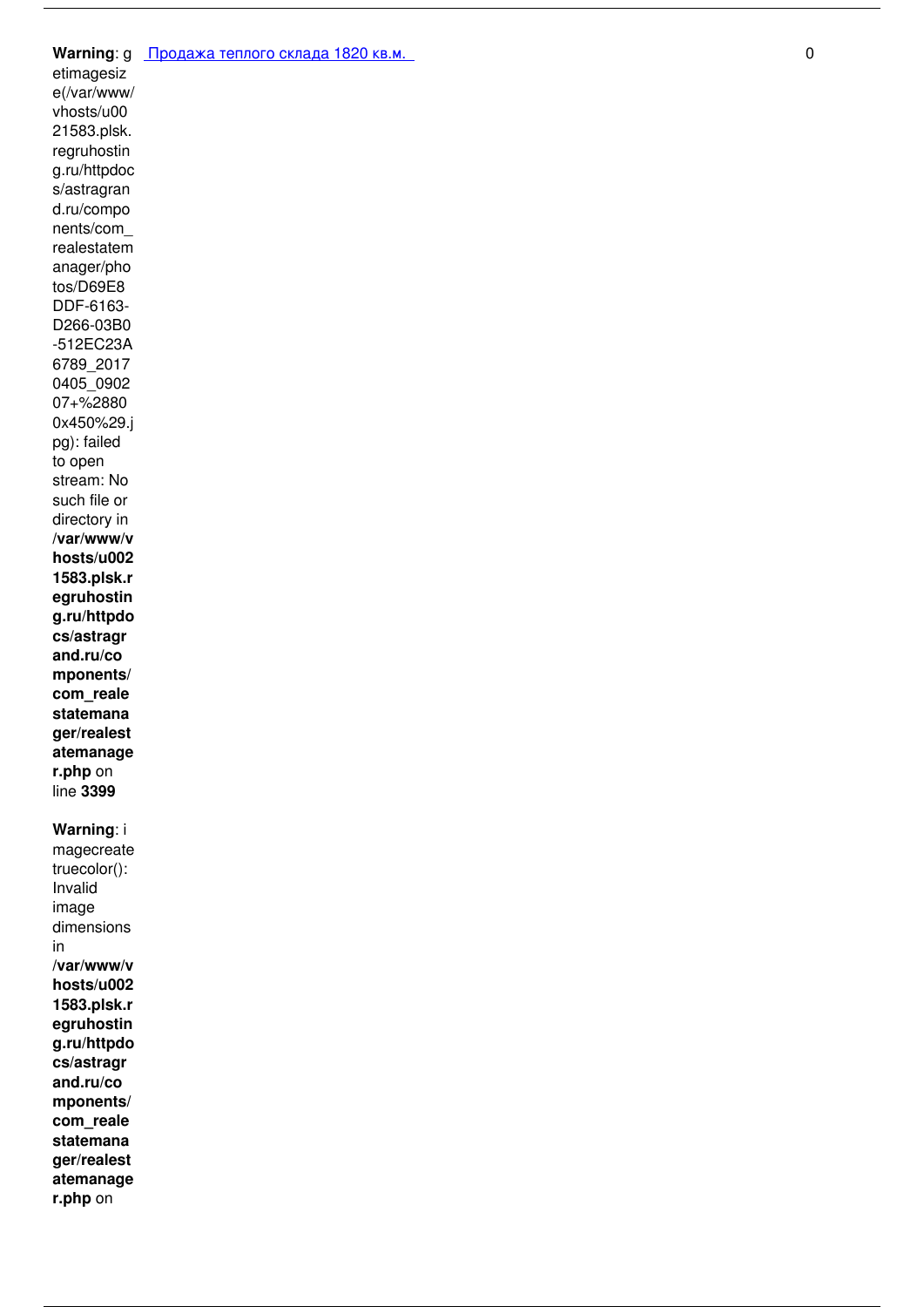### *line* **3428**

**Warning***: i magecreate fromjpeg(/v ar/www/vho sts/u00215 83.plsk.regr uhosting.ru/ httpdocs/as tragrand.ru/ component s/com\_real estatemana ger/photos/ D69E8DDF -6163-D266 -03B0-512 EC23A678 9\_2017040 5\_090207+ %28800x45 0%29.jpg): failed to open stream: No such file or directory in*  **/var/www/v hosts/u002 1583.plsk.r egruhostin g.ru/httpdo cs/astragr and.ru/co mponents/ com\_reale statemana ger/realest atemanage r.php** *on line* **3437**

#### **Warning***: i*

*magecopyr esampled() expects parameter 1 to be resource, boolean given in*  **/var/www/v hosts/u002 1583.plsk.r egruhostin g.ru/httpdo cs/astragr and.ru/co mponents/**